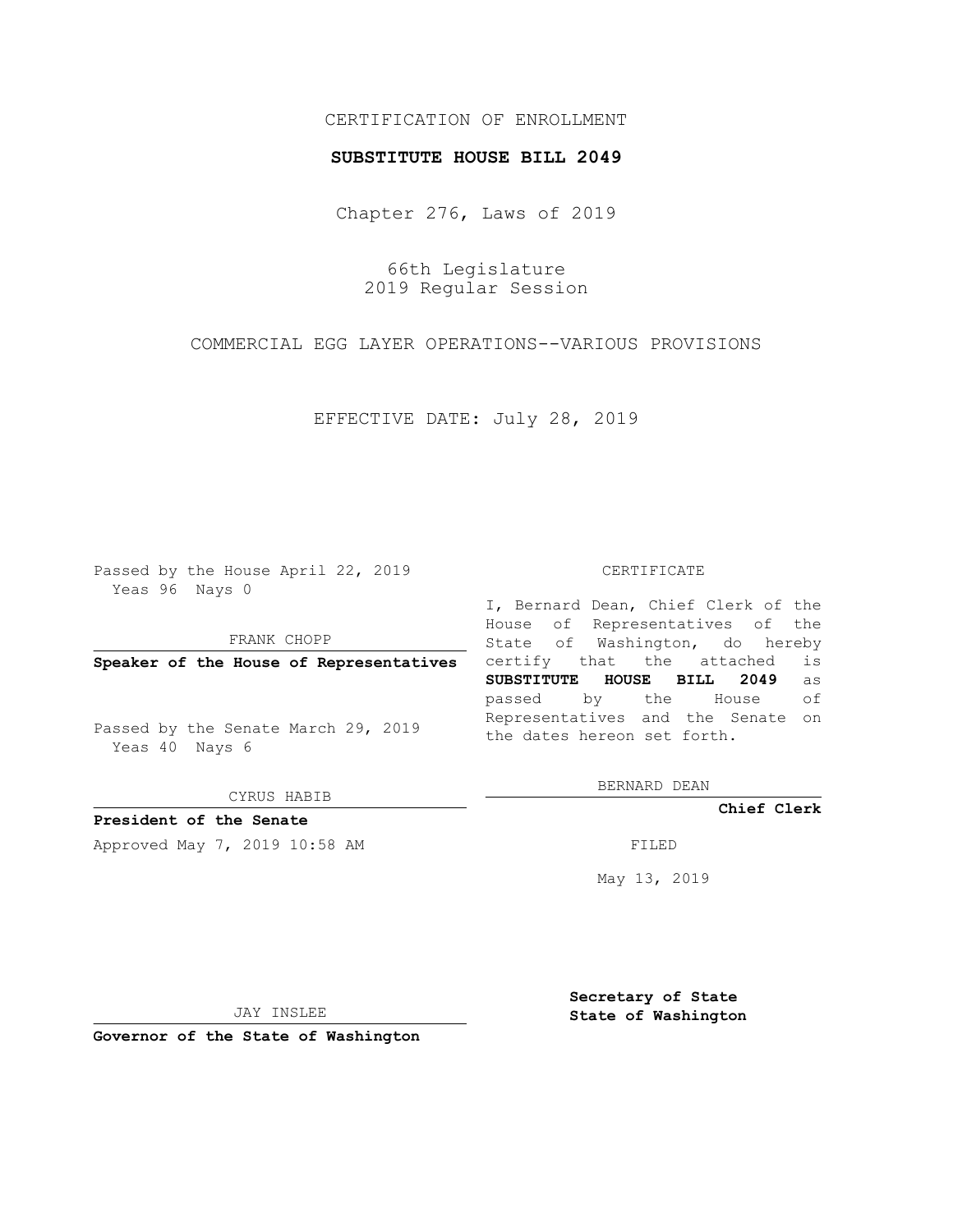## **SUBSTITUTE HOUSE BILL 2049**

AS AMENDED BY THE SENATE

Passed Legislature - 2019 Regular Session

# **State of Washington 66th Legislature 2019 Regular Session**

**By** House Rural Development, Agriculture, & Natural Resources (originally sponsored by Representative Blake)

READ FIRST TIME 02/22/19.

 AN ACT Relating to commercial egg layer operations; amending RCW 69.25.010, 69.25.065, 69.25.070, 69.25.103, 69.25.107, and 69.25.110; reenacting and amending RCW 69.25.020; and creating new sections.

BE IT ENACTED BY THE LEGISLATURE OF THE STATE OF WASHINGTON:

 NEW SECTION. **Sec. 1.** The legislature finds that the purpose of this act is to improve the regulation of egg production and sales in order to protect the health and welfare of consumers, promote food safety, advance animal welfare, and protect against the negative fiscal effects on the state associated with the lack of effective regulation of egg production and sales.

 **Sec. 2.** RCW 69.25.010 and 1975 1st ex.s. c 201 s 2 are each 12 amended to read as follows:

 Eggs and egg products are an important source of the state's total supply of food, and are used in food in various forms. They are consumed throughout the state and the major portion thereof moves in intrastate commerce. It is essential, in the public interest, that the health and welfare of consumers be protected by the adoption of measures prescribed herein for assuring that eggs and egg products distributed to them and used in products consumed by them are wholesome, otherwise not adulterated, and properly labeled and

p. 1 SHB 2049.SL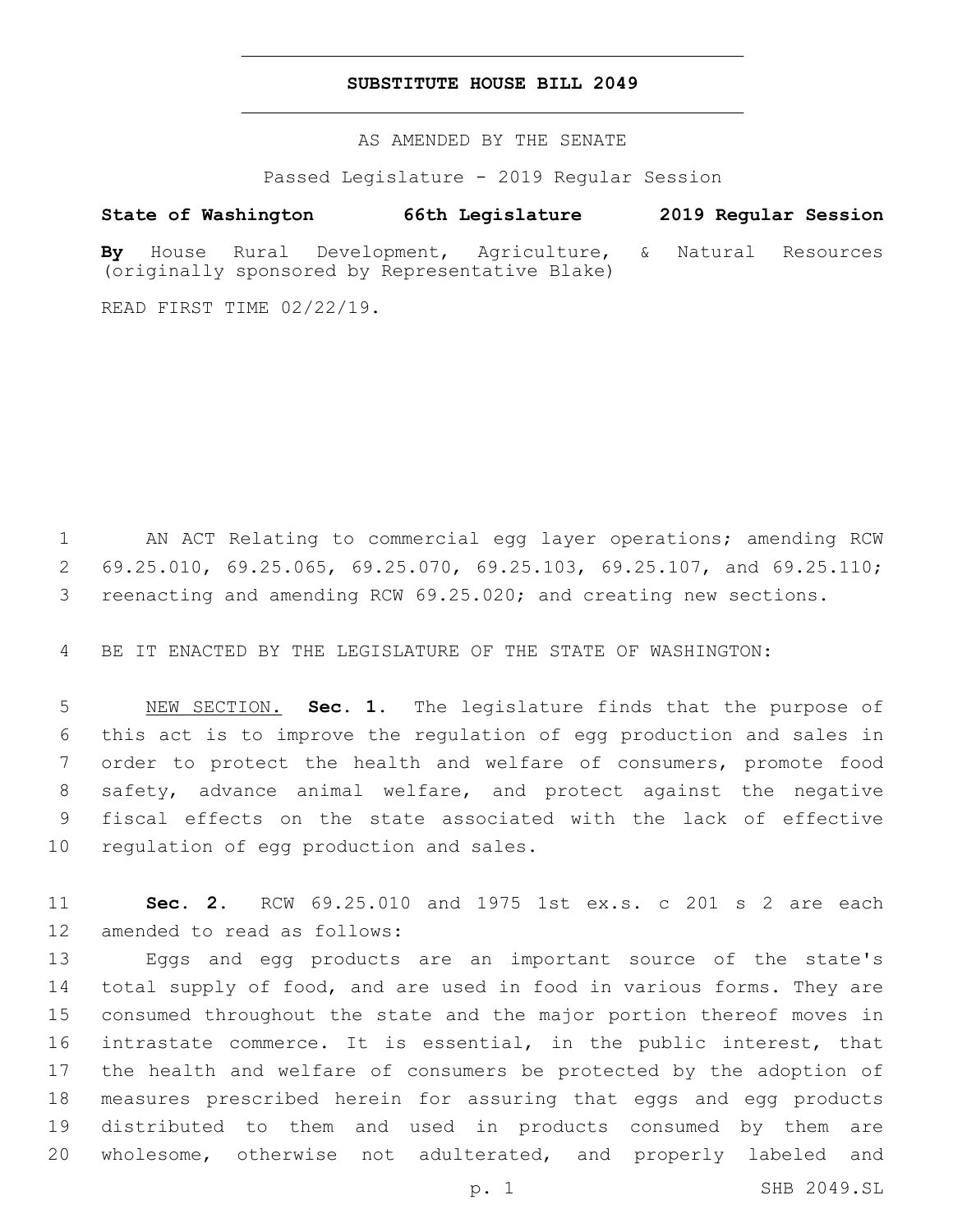packaged. Lack of effective regulation for the handling or disposition of unwholesome, otherwise adulterated, or improperly labeled or packaged egg products and certain qualities of eggs is injurious to the public welfare and destroys markets for wholesome, unadulterated, and properly labeled and packaged eggs and egg products and results in sundry losses to producers and processors, as well as injury to consumers. Unwholesome, otherwise adulterated, or improperly labeled or packaged products can be sold at lower prices and compete unfairly with the wholesome, unadulterated, and properly labeled and packaged products, to the detriment of consumers and the 11 public generally. It is also essential to protect the health and 12 welfare of consumers, promote food safety, advance animal welfare, 13 and protect against the negative fiscal effects on the state associated with the lack of effective regulation of egg production 15 and sales. It is hereby found that all egg products and the qualities of eggs which are regulated under this chapter are either in intrastate commerce, or substantially affect such commerce, and that 18 regulation by the director, as contemplated by this chapter, is appropriate to protect the health and welfare of consumers.

 **Sec. 3.** RCW 69.25.020 and 2013 c 144 s 44 are each reenacted and 21 amended to read as follows:

 The definitions in this section apply throughout this chapter 23 unless the context clearly otherwise requires.

 (1) "Adulterated" applies to any egg or egg product under one or 25 more of the following circumstances:

 (a) If it bears or contains any poisonous or deleterious substance that may render it injurious to health; but in case the substance is not an added substance, such article is not considered adulterated under this clause if the quantity of such substance in or on such article does not ordinarily render it injurious to health;

 (b) If it bears or contains any added poisonous or added deleterious substance (other than one which is: (i) A pesticide chemical in or on a raw agricultural commodity; (ii) a food additive; or (iii) a color additive) which may, in the judgment of the 35 director, make such article unfit for human food;

 (c) If it is, in whole or in part, a raw agricultural commodity 37 and such commodity bears or contains a pesticide chemical ((which is unsafe within the meaning of RCW 69.04.392, as enacted or hereafter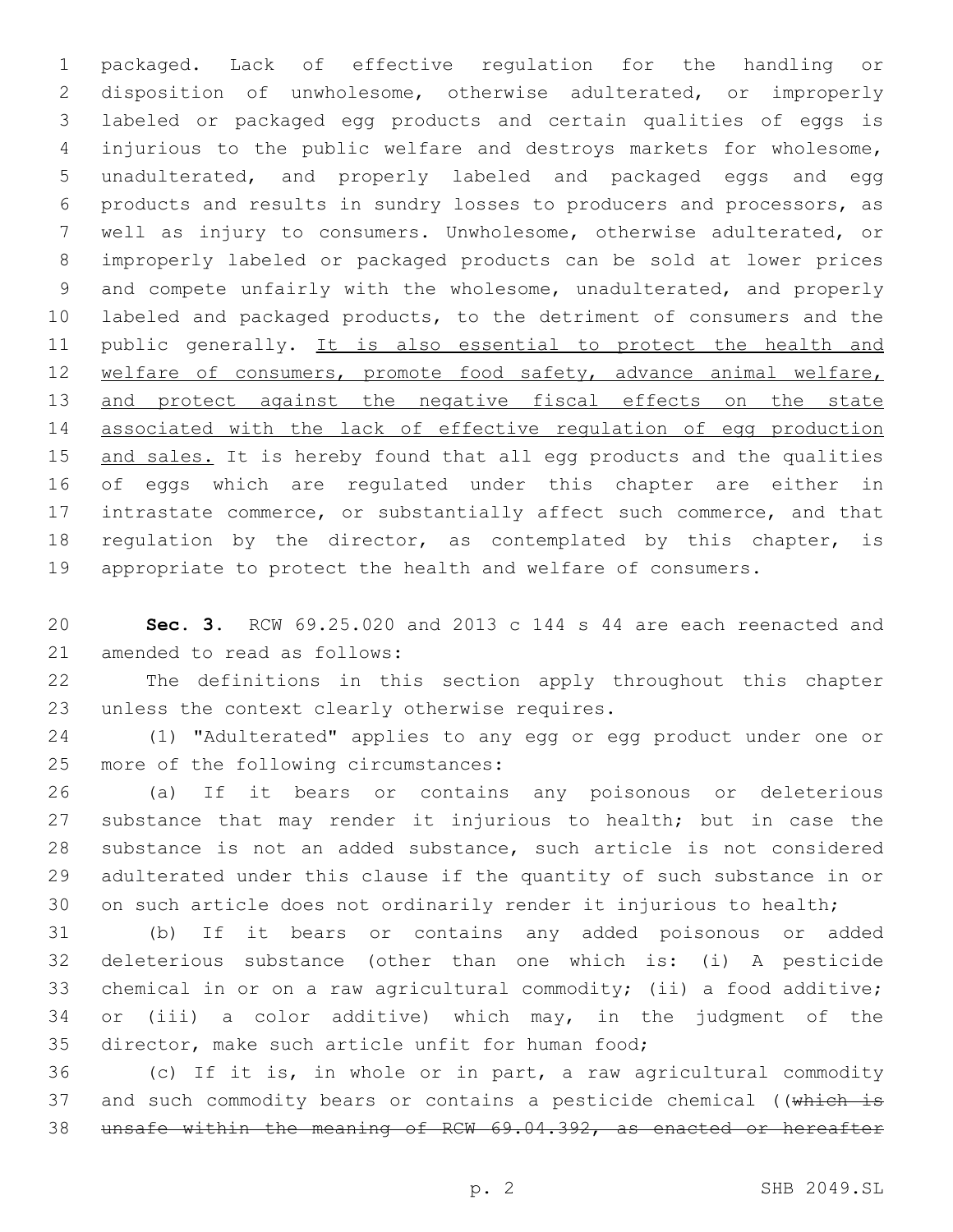amended)) that renders it adulterated within the meaning of RCW  $2\quad 15.130.200(2);$ 

 (d) If it bears or contains any food additive ((which is unsafe within the meaning of RCW 69.04.394, as enacted or hereafter amended)) that renders it adulterated within the meaning of RCW  $15.130.200(2)$ ;

7 (e) If it bears or contains any color additive ((which is unsafe 8 within the meaning of RCW 69.04.396)) that renders it adulterated 9 within the meaning of RCW 15.130.200(2); however, an article which is not otherwise deemed adulterated under (c), (d), or (e) of this subsection are nevertheless deemed adulterated if use of the pesticide chemical, food additive, or color additive, in or on such article, is prohibited by regulations of the director in official 14 plants;

 (f) If it consists in whole or in part of any filthy, putrid, or decomposed substance, or if it is otherwise unfit for human food;

 (g) If it consists in whole or in part of any damaged egg or eggs to the extent that the egg meat or white is leaking, or it has been 19 contacted by egg meat or white leaking from other eggs;

 (h) If it has been prepared, packaged, or held under insanitary conditions whereby it may have become contaminated with filth, or whereby it may have been rendered injurious to health;

 (i) If it is an egg which has been subjected to incubation or the product of any egg which has been subjected to incubation;

 (j) If its container is composed, in whole or in part, of any poisonous or deleterious substance which may render the contents 27 injurious to health;

 (k) If it has been intentionally subjected to radiation, unless the use of the radiation was in conformity with a regulation or exemption in effect ((pursuant to RCW 69.04.394)) under chapter 31 15.130 RCW; or

 (l) If any valuable constituent has been in whole or in part omitted or abstracted therefrom; or if any substance has been substituted, wholly or in part therefor; or if damage or inferiority has been concealed in any manner; or if any substance has been added thereto or mixed or packed therewith so as to increase its bulk or weight, or reduce its quality or strength, or make it appear better 38 or of greater value than it is.

 (2) "Ambient temperature" means the atmospheric temperature 40 surrounding or encircling shell eggs.

p. 3 SHB 2049.SL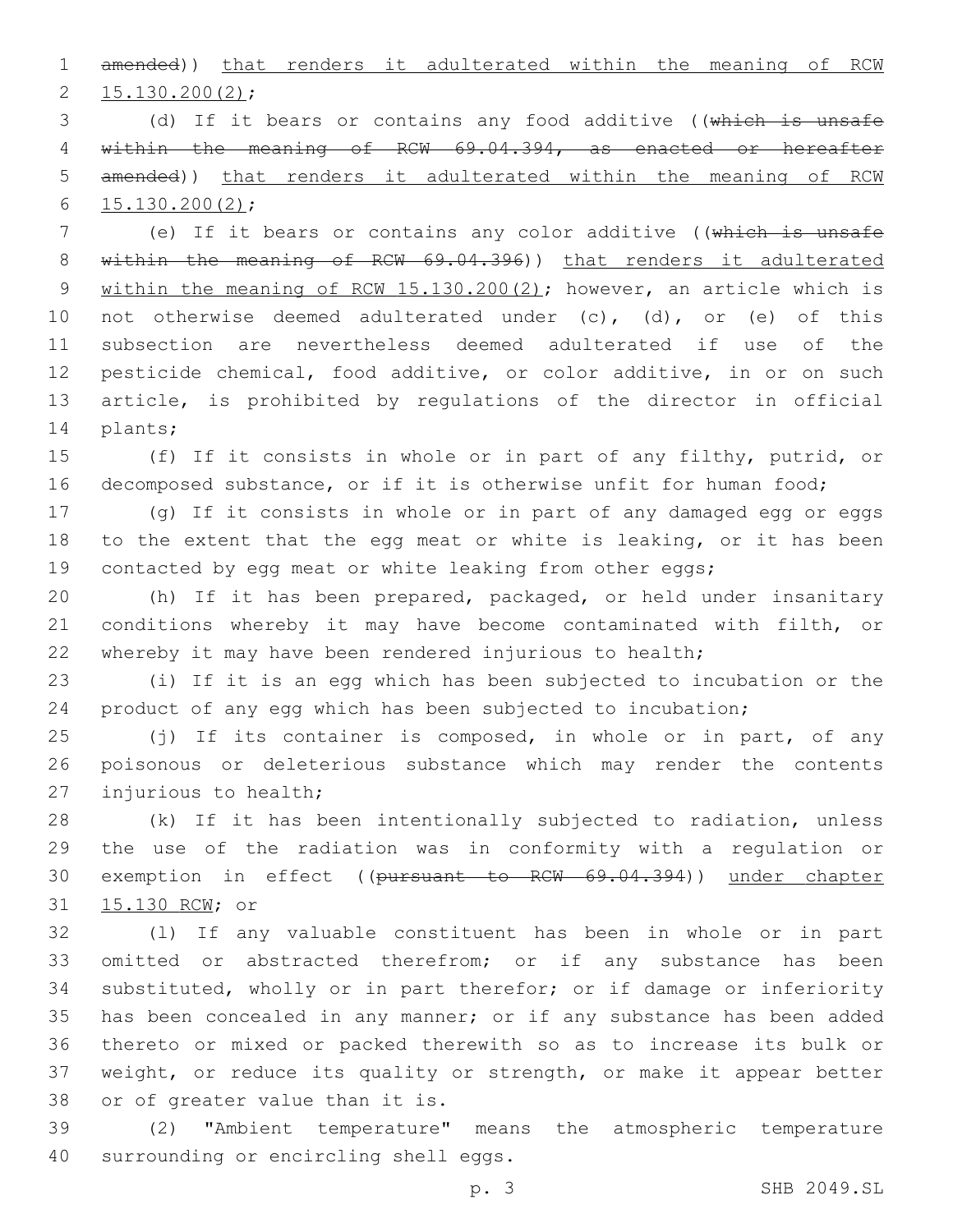(3) "At retail" means any transaction in intrastate commerce 2 between a retailer and a consumer.

 (4) "Business licensing system" means the mechanism established by chapter 19.02 RCW by which business licenses, endorsed for individual state-issued licenses, are issued and renewed utilizing a business license application and a business license expiration date 7 common to each renewable license endorsement.

 (5) "Candling" means the examination of the interior of eggs by the use of transmitted light used in a partially dark room or place.

 (6) "Capable of use as human food" applies to any egg or egg product unless it is denatured, or otherwise identified, as required 12 by regulations prescribed by the director, to deter its use as human 13 food.

 (7) "Check" means an egg that has a broken shell or crack in the shell but has its shell membranes intact and contents not leaking.

 (8) "Clean and sound shell egg" means any egg whose shell is free of adhering dirt or foreign material and is not cracked or broken.

18 (9) "Consumer" means any person who purchases eggs or egg 19 products for his or her own family use or consumption; or any restaurant, hotel, boarding house, bakery, or other institution or 21 concern which purchases eggs or egg products for serving to quests or patrons thereof, or for its own use in cooking or baking.

 (10) "Container" or "package" includes any box, can, tin, 24 plastic, or other receptacle, wrapper, or cover.

 (11) "Department" means the department of agriculture of the 26 state of Washington.

 (12) "Director" means the director of the department or his duly 28 authorized representative.

 (13) "Dirty egg" means an egg that has a shell that is unbroken 30 and has adhering dirt or foreign material.

 (14) "Egg" means the shell egg of the domesticated chicken, turkey, duck, goose, or guinea, or any other specie of fowl.

 (15) "Egg handler" or "dealer" means any person who produces, contracts for or obtains possession or control of any eggs or egg products for the purpose of sale to another dealer or retailer, or for processing and sale to a dealer, retailer or consumer. For the purpose of this chapter, "sell" or "sale" includes the following: Offer for sale, expose for sale, have in possession for sale, exchange, barter, trade, or as an inducement for the sale of another 40 product.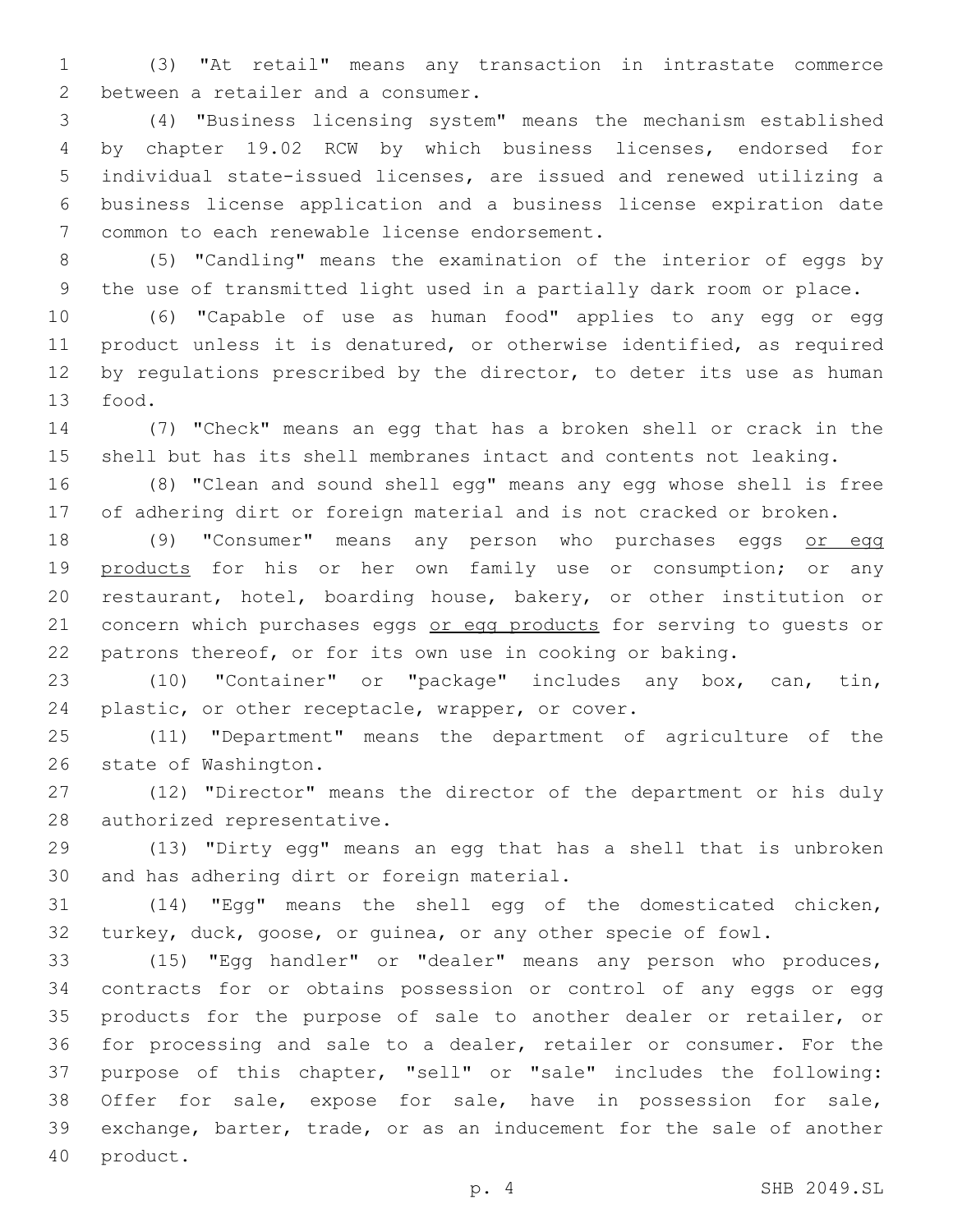(16)(a) "Egg product" means any dried, frozen, or liquid eggs, with or without added ingredients, excepting products which contain eggs only in a relatively small proportion, or historically have not been, in the judgment of the director, considered by consumers as products of the egg food industry, and which may be exempted by the director under such conditions as the director may prescribe to assure that the egg ingredients are not adulterated and are not 8 represented as egg products.

 (b) The following products are not included in the definition of "egg product" if they are prepared from eggs or egg products that have been either inspected by the United States department of agriculture or by the department under a cooperative agreement with the United States department of agriculture: Freeze-dried products, imitation egg products, egg substitutes, dietary foods, dried no-bake custard mixes, eggnog mixes, acidic dressings, noodles, milk and egg dip, cake mixes, French toast, balut and other similar ethnic delicacies, and sandwiches containing eggs or egg products.

 (17) "Immediate container" means any consumer package, or any other container in which egg products, not consumer-packaged, are 20 packed.

 (18) "Incubator reject" means an egg that has been subjected to incubation and has been removed from incubation during the hatching 23 operations as infertile or otherwise unhatchable.

 (19) "Inedible" means eggs of the following descriptions: Black rots, yellow rots, white rots, mixed rots (addled eggs), sour eggs, 26 eggs with green whites, eggs with stuck yolks, moldy eggs, musty eggs, eggs showing blood rings, and eggs containing embryo chicks (at 28 or beyond the blood ring stage).

 (20) "Inspection" means the application of such inspection methods and techniques as are deemed necessary by the director to 31 carry out the provisions of this chapter.

 (21) "Inspector" means any employee or official of the department authorized to inspect eggs or egg products under the authority of 34 this chapter.

 (22) "Intrastate commerce" means any eggs or egg products in intrastate commerce, whether such eggs or egg products are intended for sale, held for sale, offered for sale, sold, stored, transported, or handled in this state in any manner and prepared for eventual distribution in this state, whether at wholesale or retail.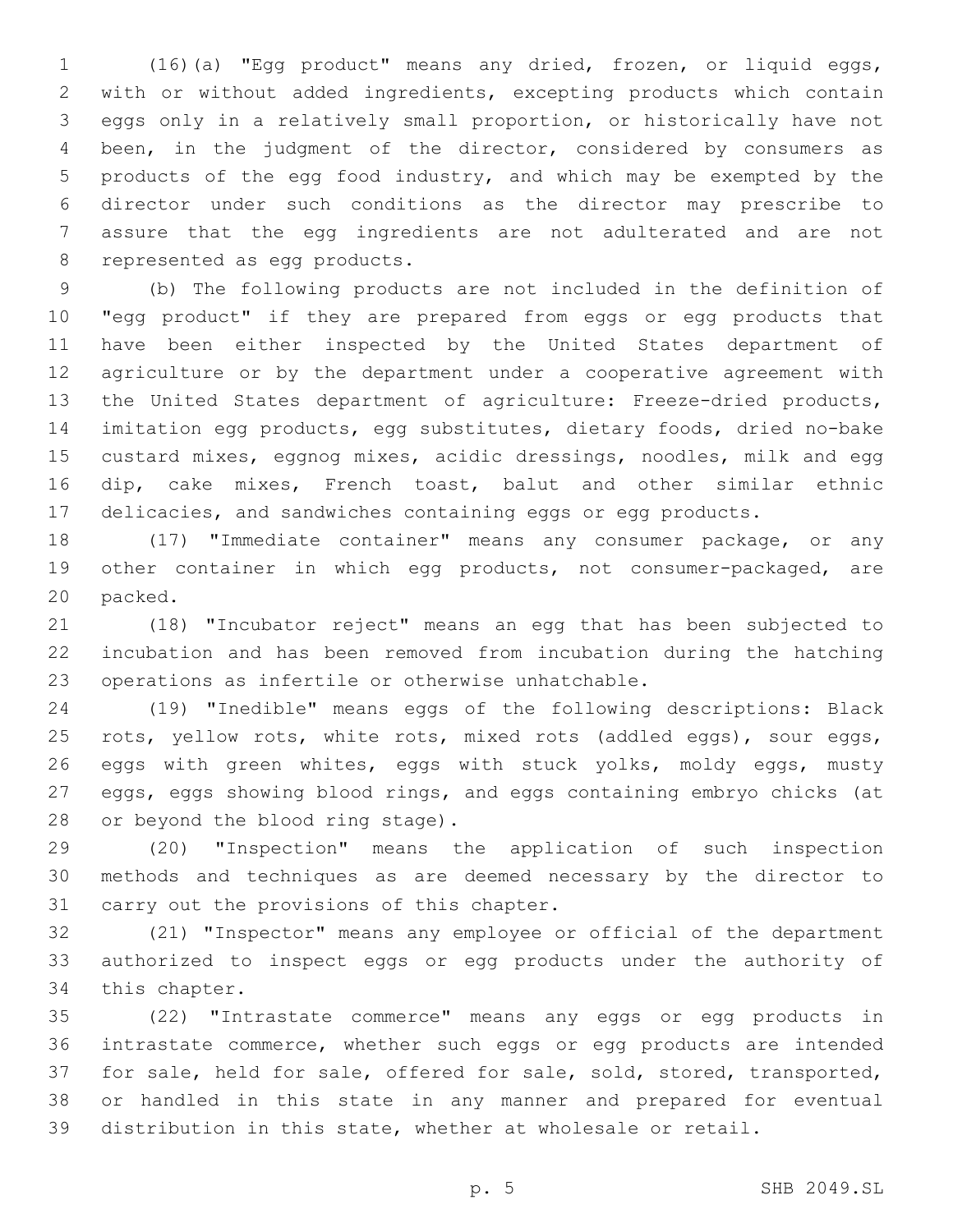(23) "Leaker" means an egg that has a crack or break in the shell and shell membranes to the extent that the egg contents are exposed 3 or are exuding or free to exude through the shell.

 (24) "Loss" means an egg that is unfit for human food because it is smashed or broken so that its contents are leaking; or overheated, frozen, or contaminated; or an incubator reject; or because it contains a bloody white, large meat spots, a large quantity of blood, 8 or other foreign material.

 (25) "Misbranded" applies to egg products that are not labeled and packaged in accordance with the requirements prescribed by 11 regulations of the director under RCW 69.25.100.

 (26) "Official certificate" means any certificate prescribed by regulations of the director for issuance by an inspector or other person performing official functions under this chapter.

 (27) "Official device" means any device prescribed or authorized by the director for use in applying any official mark.

 (28) "Official inspection legend" means any symbol prescribed by regulations of the director showing that egg products were inspected 19 in accordance with this chapter.

 (29) "Official mark" means the official inspection legend or any other symbol prescribed by regulations of the director to identify 22 the status of any article under this chapter.

 (30) "Official plant" means any plant which is licensed under the provisions of this chapter, at which inspection of the processing of egg products is maintained by the United States department of agriculture or by the state under cooperative agreements with the United States department of agriculture or by the state.

 (31) "Official standards" means the standards of quality, grades, 29 and weight classes for eggs, adopted under the provisions of this 30 chapter.

 (32) "Pasteurize" means the subjecting of each particle of egg products to heat or other treatments to destroy harmful, viable microorganisms by such processes as may be prescribed by regulations 34 of the director.

 (33) "Person" means any natural person, firm, partnership, exchange, association, trustee, receiver, corporation, and any member, officer, or employee thereof, or assignee for the benefit of creditors.38

 (34) "Pesticide chemical," "food additive," "color additive," and "raw agricultural commodity" have the same meaning for purposes of

p. 6 SHB 2049.SL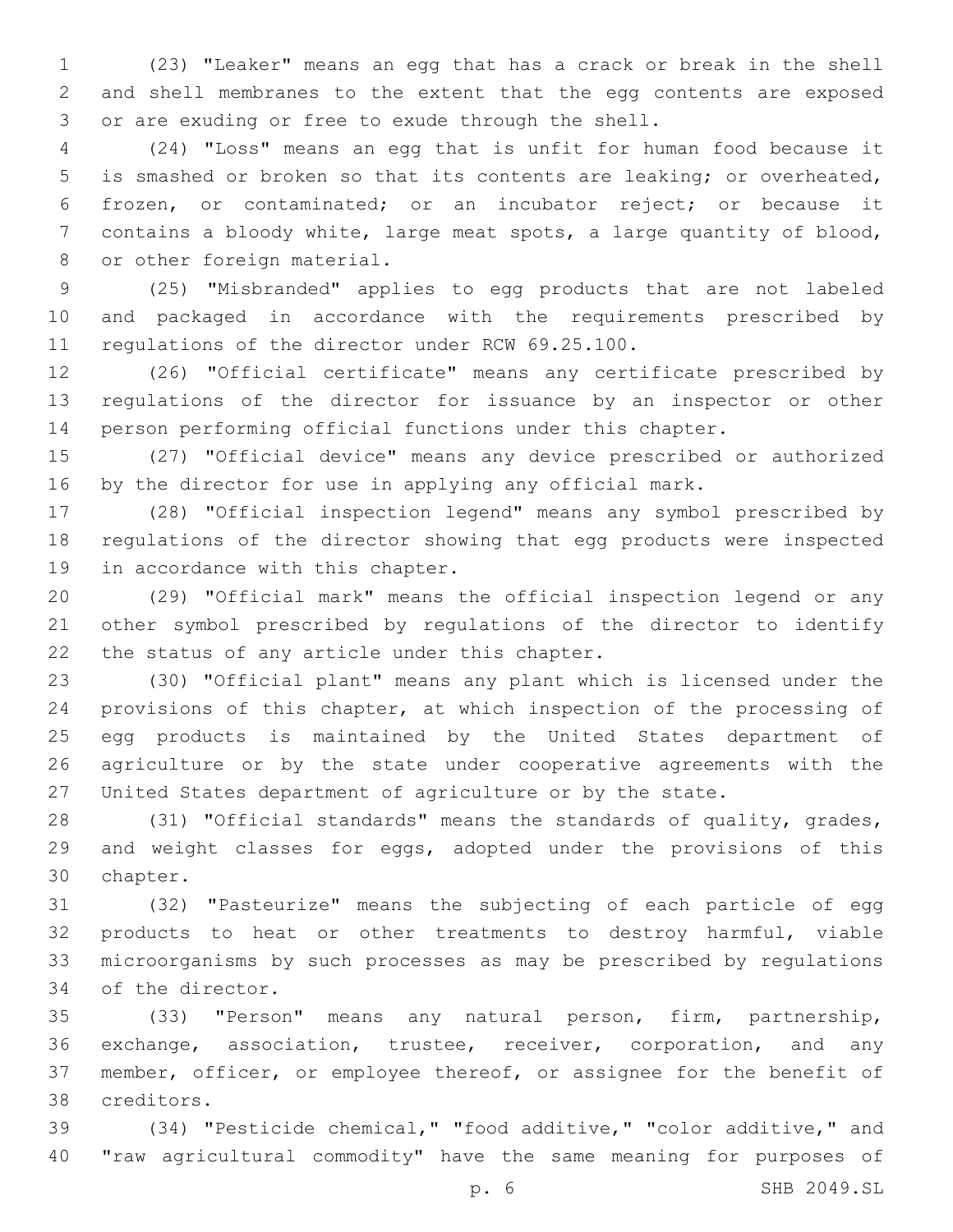2 chapter 15.130 RCW. (35) "Plant" means any place of business where egg products are processed.4 (36) "Processing" means manufacturing egg products, including breaking eggs or filtering, mixing, blending, pasteurizing, stabilizing, cooling, freezing, drying, or packaging egg products. (37) "Restricted egg" means any check, dirty egg, incubator 9 reject, inedible, leaker, or loss. (38) "Retailer" means any person in intrastate commerce who sells 11 eggs or egg products to a consumer. (39) "Shipping container" means any container used in packaging a 13 product packed in an immediate container. (40) "Cage-free housing system" means an indoor or outdoor controlled environment for egg-laying hens within which: 16 (a) Hens are free to roam unrestricted except by external walls; (b) Hens are provided enrichments that allow them to exhibit natural behaviors including, at a minimum, scratch areas, perches, 19 nest boxes, and dust bathing areas; and (c) Farm employees can provide care while standing somewhere 21 within the hens' usable floor space. (41) "Egg-laying hen" means any female domesticated chicken, 23 turkey, duck, goose, or guinea fowl kept for the purpose of egg production. 25 (42) "Usable floor space" means the total square footage of floor space provided to each egg-laying hen, calculated by dividing the 27 total square footage of floor space in an enclosure by the number of 28 hens in that enclosure. "Usable floor space" includes ground space and elevated level or nearly level platforms to accommodate egg flow upon which hens can roost, but does not include perches or ramps. **Sec. 4.** RCW 69.25.065 and 2011 c 306 s 3 are each amended to 32 read as follows: (1) All new and renewal applications submitted under RCW

this chapter as ((prescribed in chapter 69.04 RCW)) defined in

 69.25.050 before January 1, ((2026)) 2024, must include proof that all eggs and egg products provided in intrastate commerce by the applicant are produced by commercial egg layer operations:

 (a) With a current certification under the 2010 version of the united egg producers animal husbandry guidelines for United States egg laying flocks for conventional cage systems or cage-free housing

p. 7 SHB 2049.SL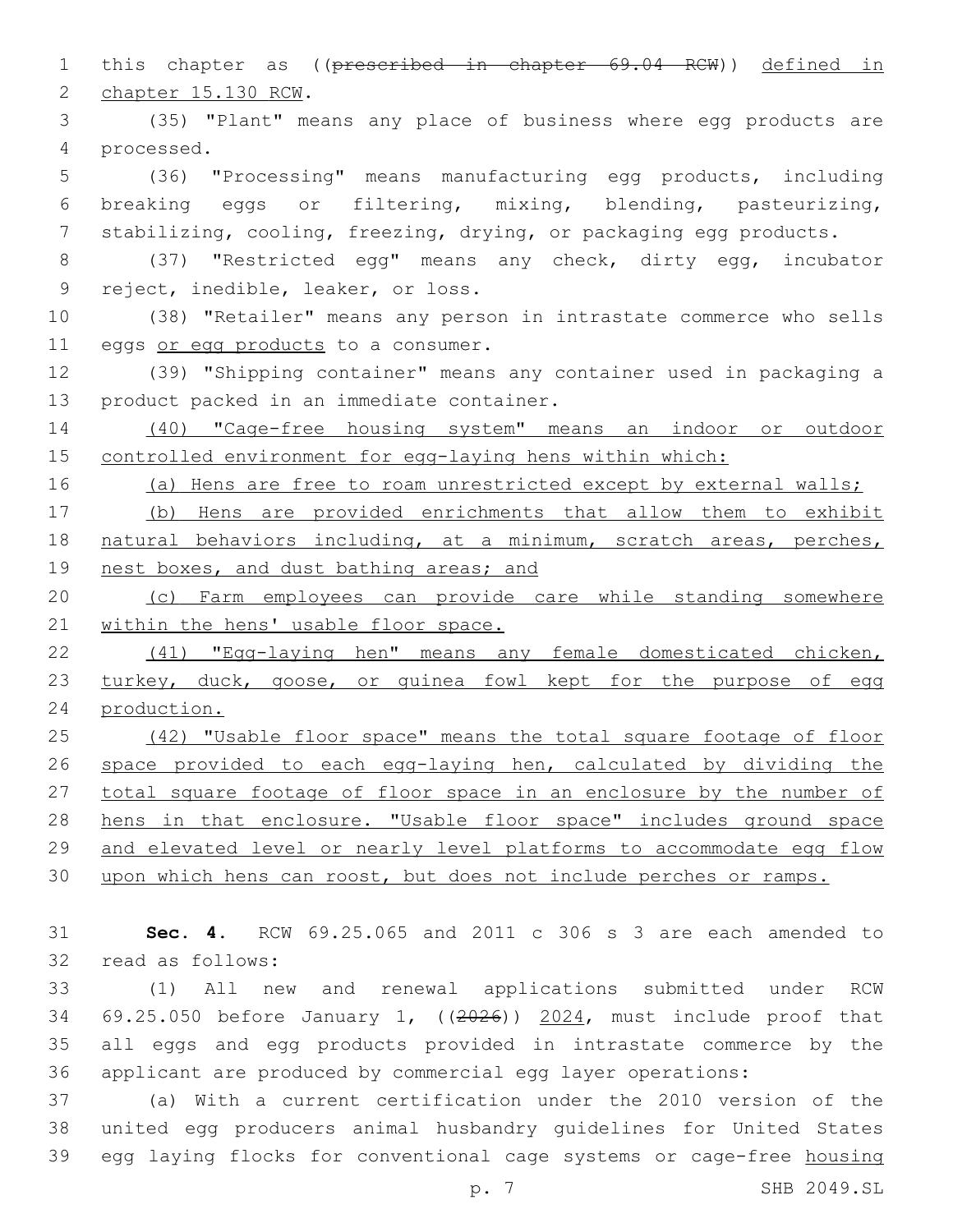systems or a subsequent version of the guidelines recognized by the 2 department in rule; or

 (b) Operated in strict compliance with any standards, adopted by the department in rule, that are equivalent to or more stringent than the standards identified in (a) of this subsection.

 (2) All new and renewal applications submitted under RCW 69.25.050 before January 1, 2017, must, in addition to complying with subsection (1) of this section, include proof that all eggs and egg products provided in intrastate commerce by the applicant are 10 produced by commercial egg layer operations whose housing facilities, if built between January 1, 2012, and December 31, 2016, are either:

 (a) Approved under, or convertible to, the American humane association facility system plan for enriched colony housing in effect on January 1, 2011, or a subsequent version of the plan 15 recognized by the department in rule and, in addition, are convertible to the standards identified in RCW 69.25.107; or

 (b) Operated in strict compliance with any standards, adopted by the department in rule, that are equivalent to or more stringent than the standards identified in (a) of this subsection.

 (3) All new and renewal applications submitted under RCW 21 69.25.050 between January 1, 2017, and December 31, ((2025)) 2023, must, in addition to complying with subsection (1) of this section, include proof that all eggs and egg products provided in intrastate commerce by the applicant are produced by commercial egg layer operations whose housing facilities, if built on or after January 1, 26 2012, are either:

 (a) Approved under the American humane association facility system plan and audit protocol for enriched colony housing in effect on January 1, 2011, or a subsequent version of the plan recognized by the department in rule and, in addition, are operated to the 31 standards identified in RCW 69.25.107; or

 (b) Operated in strict compliance with any standards, adopted by the department in rule, that are equivalent to or more stringent than the standards identified in (a) of this subsection.

 (4) All new and renewal applications submitted under RCW 69.25.050 on or after January 1, ((2026)) 2024, must include proof that all eggs and egg products provided in intrastate commerce by the applicant are produced by commercial egg layer operations that are 39 either: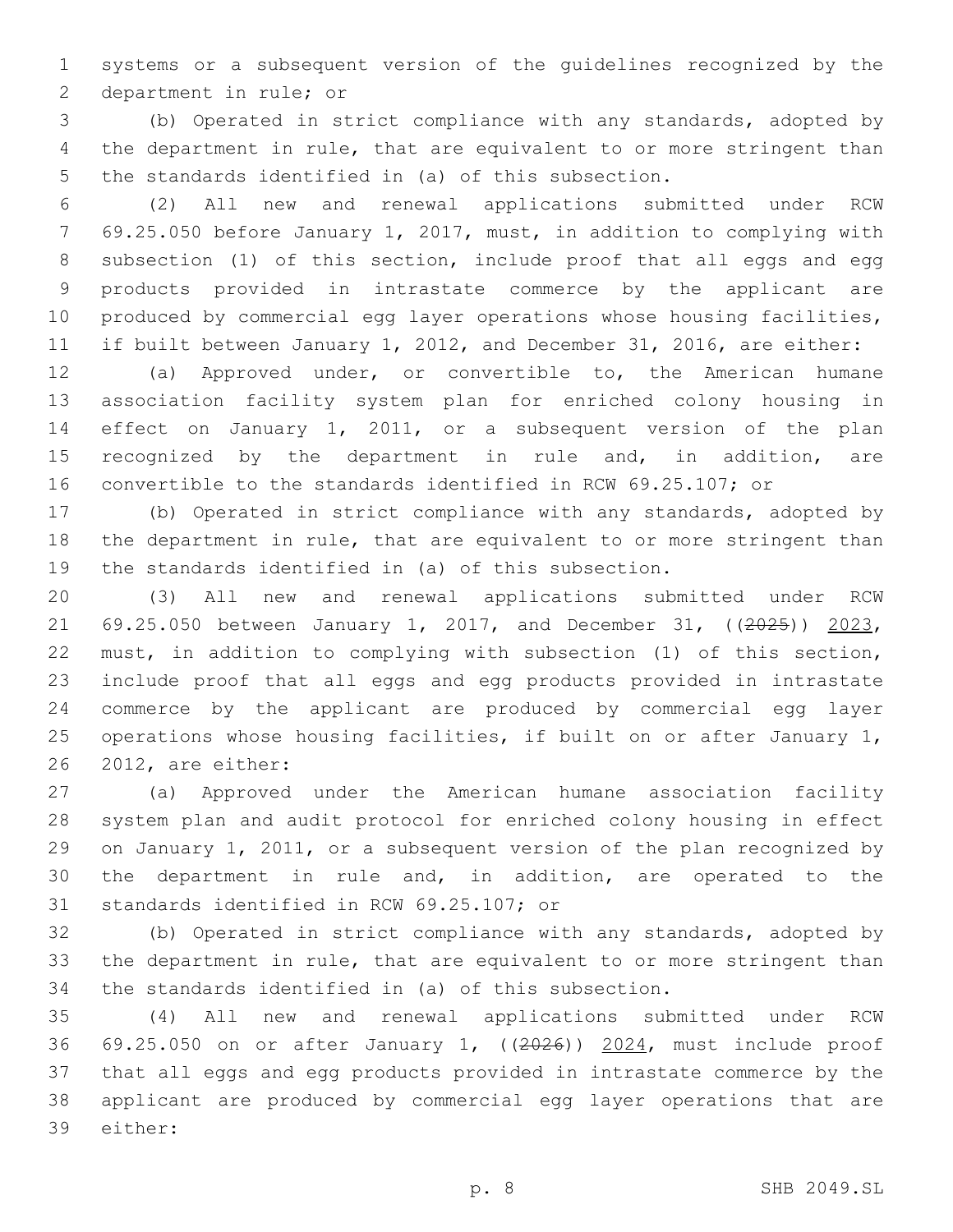(a) ((Approved under the American humane association facility system plan and audit protocol for enriched colony housing in effect on January 1, 2011)) Housing egg-laying hens with at a minimum the amount of usable floor space per hen required by the 2017 edition of the united egg producers' Animal Husbandry Guidelines for United States Egg-Laying Flocks: Guidelines for Cage-Free Housing, or a subsequent version of the plan recognized by the department in rule as providing equal or more usable floor space per egg-laying hen and, in addition, are operated to the standards identified in RCW 10 69.25.107; or

 (b) Operated in strict compliance with any standards, adopted by the department in rule, that are equivalent to or more stringent than the standards identified in (a) of this subsection.

 (5) The following are exempt from the requirements of subsections (2) and (3) of this section:

 (a) Applicants with fewer than three thousand laying chickens; 17 and

 (b) Commercial egg layer operations when producing eggs or egg 19 products from turkeys, ducks, geese, quineas, or other species of 20 fowl other than domestic chickens.

 **Sec. 5.** RCW 69.25.070 and 1975 1st ex.s. c 201 s 8 are each 22 amended to read as follows:

23 The department (( $\frac{m}{y}$ ) shall deny, suspend, or revoke(( $\frac{m}{y}$  or 24 issue)) a license or a conditional license if it determines that an applicant or licensee has committed any of the following acts:

 (1) That the applicant or licensee is violating or has violated any of the provisions of this chapter or rules and regulations 28 adopted thereunder.

 (2) That the application contains any materially false or misleading statement or involves any misrepresentation by any 31 officer, agent, or employee of the applicant.

 (3) That the applicant or licensee has concealed or withheld any facts regarding any violation of this chapter by any officer, agent, 34 or employee of the applicant or licensee.

 **Sec. 6.** RCW 69.25.103 and 2011 c 306 s 4 are each amended to read as follows:36

 Any egg handler or dealer involved with the in-state production of eggs or egg products only intended for sale outside of the state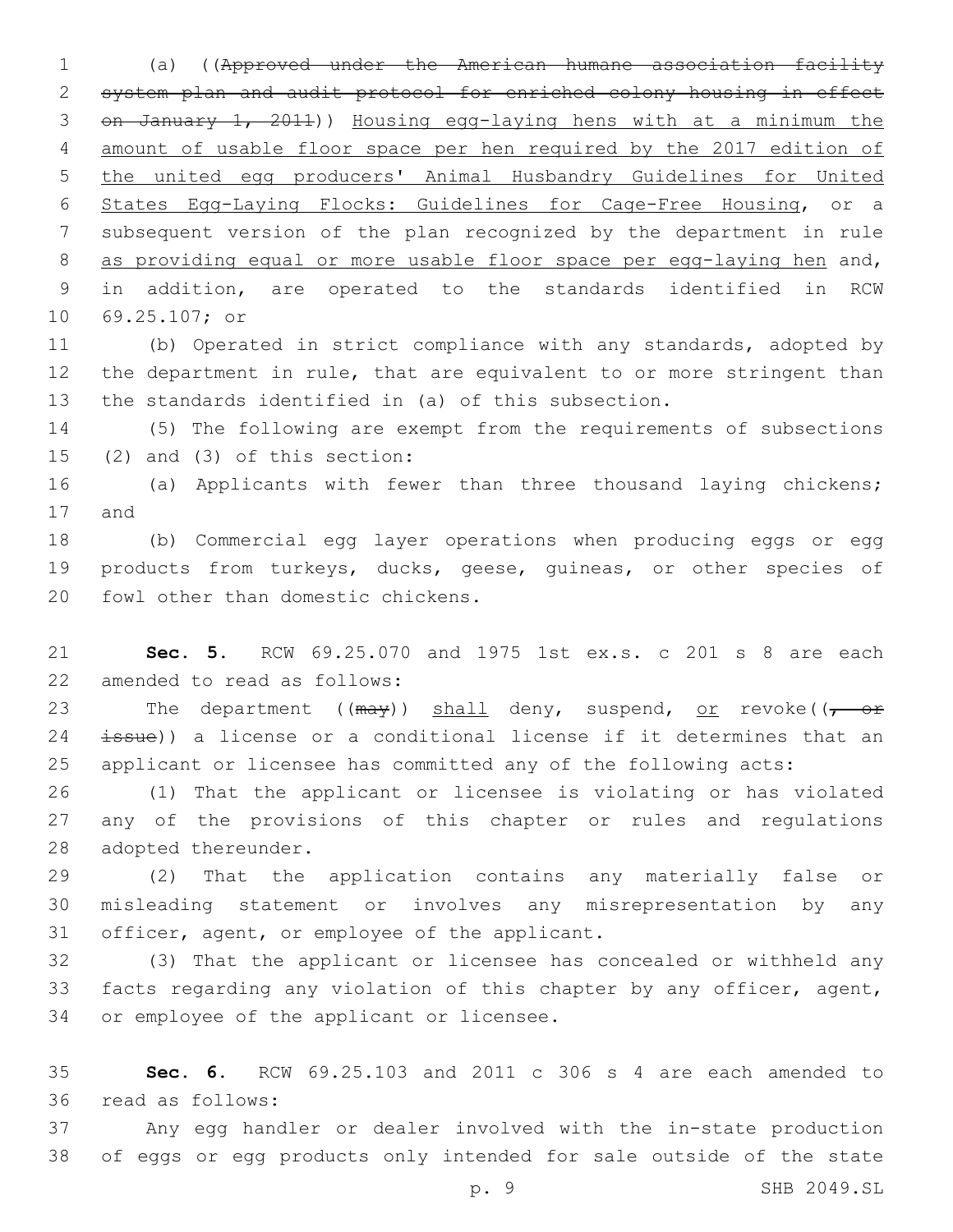of Washington must ensure that the associated commercial egg layer operation is in compliance with the applicable standards as provided 3 in RCW 69.25.065 and 69.25.107.

 **Sec. 7.** RCW 69.25.107 and 2011 c 306 s 5 are each amended to 5 read as follows:

 (1) All commercial egg layer operations required under RCW 69.25.065 to meet the American humane association facility system plan, or an equivalent to the plan, must also ensure that all hens in 9 the operation are provided with:

 (a) No less than one hundred sixteen and three-tenths square 11 inches of space per hen; and

(b) Access to areas for nesting, scratching, and perching.

 (2) All commercial egg layer operations required under RCW 69.25.065 to house egg-laying hens with at a minimum the amount of usable floor space per hen required by the 2017 edition of the united egg producers' Animal Husbandry Guidelines for United States Egg- Laying Flocks: Guidelines for Cage-Free Housing, or a subsequent version of the plan recognized by the department in rule as providing 19 equal or more useable floor space per egg-laying hen, must ensure 20 that the hens are housed in a cage-free housing system.

(3) Subsection (2) of this section does not apply:

22 (a) During medical research;

 (b) During examination, testing, individual treatment, or 24 operation for veterinary purposes;

25 (c) During transportation, or depopulation operations for periods 26 of no more than seven days in any eighteen-month period;

27 (d) During rodeo exhibitions, state or county fair exhibitions, 4-H programs, and similar exhibitions;

 (e) During the slaughter of an egg-laying hen in accordance with applicable laws and regulations; or

 (f) During temporary periods for animal husbandry purposes of no more than six hours in any twenty-four-hour period, and no more than twenty-four hours in any thirty-day period.

 (4) The requirements of this section apply for any commercial egg layer operation on the same dates that RCW 69.25.065 requires compliance with the American humane association facility system plan 37 or an equivalent to the plan, or requires housing egg-laying hens with at a minimum the amount of usable floor space per hen required by the united egg producers' Animal Husbandry Guidelines for United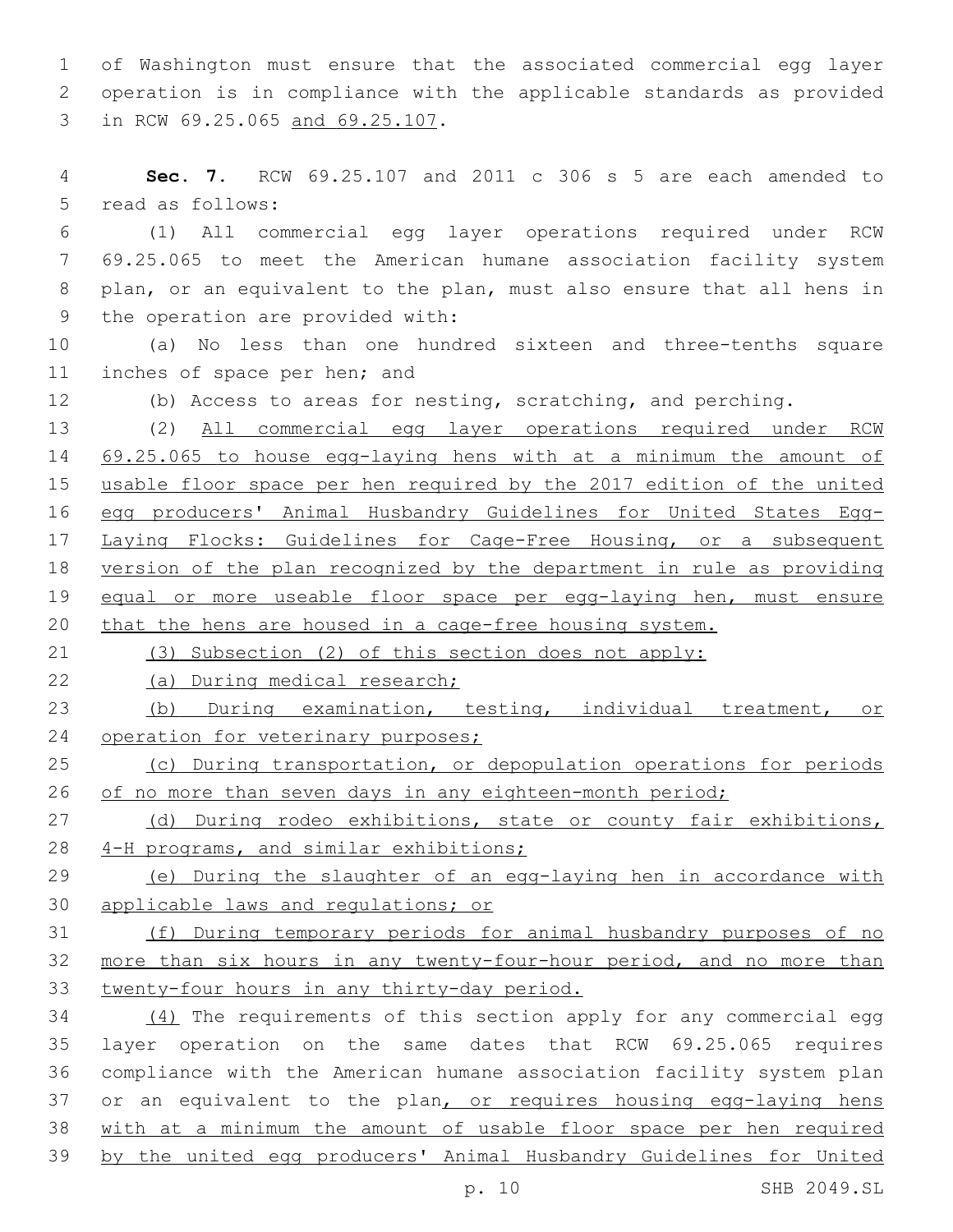States Egg-Laying Flocks: Guidelines for Cage-Free Housing or an

2 equivalent to the quidelines.

 **Sec. 8.** RCW 69.25.110 and 2012 c 117 s 348 are each amended to 4 read as follows:

 (1) No person shall buy, sell, or transport, or offer to buy or sell, or offer or receive for transportation, in any business in intrastate commerce any restricted eggs, capable of use as human food, except as authorized by regulations of the director under such conditions as he or she may prescribe to assure that only eggs fit 10 for human food are used for such purpose.

 (2) No egg handler shall possess with intent to use, or use, any restricted eggs in the preparation of human food for intrastate commerce except that such eggs may be so possessed and used when authorized by regulations of the director under such conditions as he or she may prescribe to assure that only eggs fit for human food are 16 used for such purpose.

 (3) No person shall process any egg products for intrastate commerce at any plant except in compliance with the requirements of 19 this chapter.

 (4) No person shall buy, sell, or transport, or offer to buy or sell, or offer or receive for transportation, in intrastate commerce any egg or egg product that was not produced in compliance with the standards required by RCW 69.25.065 and 69.25.107. This prohibition 24 shall not apply to any sale undertaken at an official plant at which mandatory inspection is maintained under the federal egg products inspection act, 21 U.S.C. Sec. 1031 et seq. For the purposes of this 27 subsection, a sale is deemed to occur at the location where the buyer takes physical possession of an item.

29 (5) No person shall buy, sell, or transport, or offer to buy or sell, or offer or receive for transportation, in intrastate commerce any egg products required to be inspected under this chapter unless they have been so inspected and are labeled and packaged in accordance with the requirements of RCW 69.25.100.

 ( $(\overline{(+5+})$ )  $\overline{6}$ ) No operator of any official plant shall allow any egg products to be moved from such plant if they are adulterated or 36 misbranded and capable of use as human food.

 $($   $($   $($   $($   $($   $($   $\left($   $)$   $)$   $($   $)$   $($   $)$   $)$  No person shall:

 (a) Manufacture, cast, print, lithograph, or otherwise make any device containing any official mark or simulation thereof, or any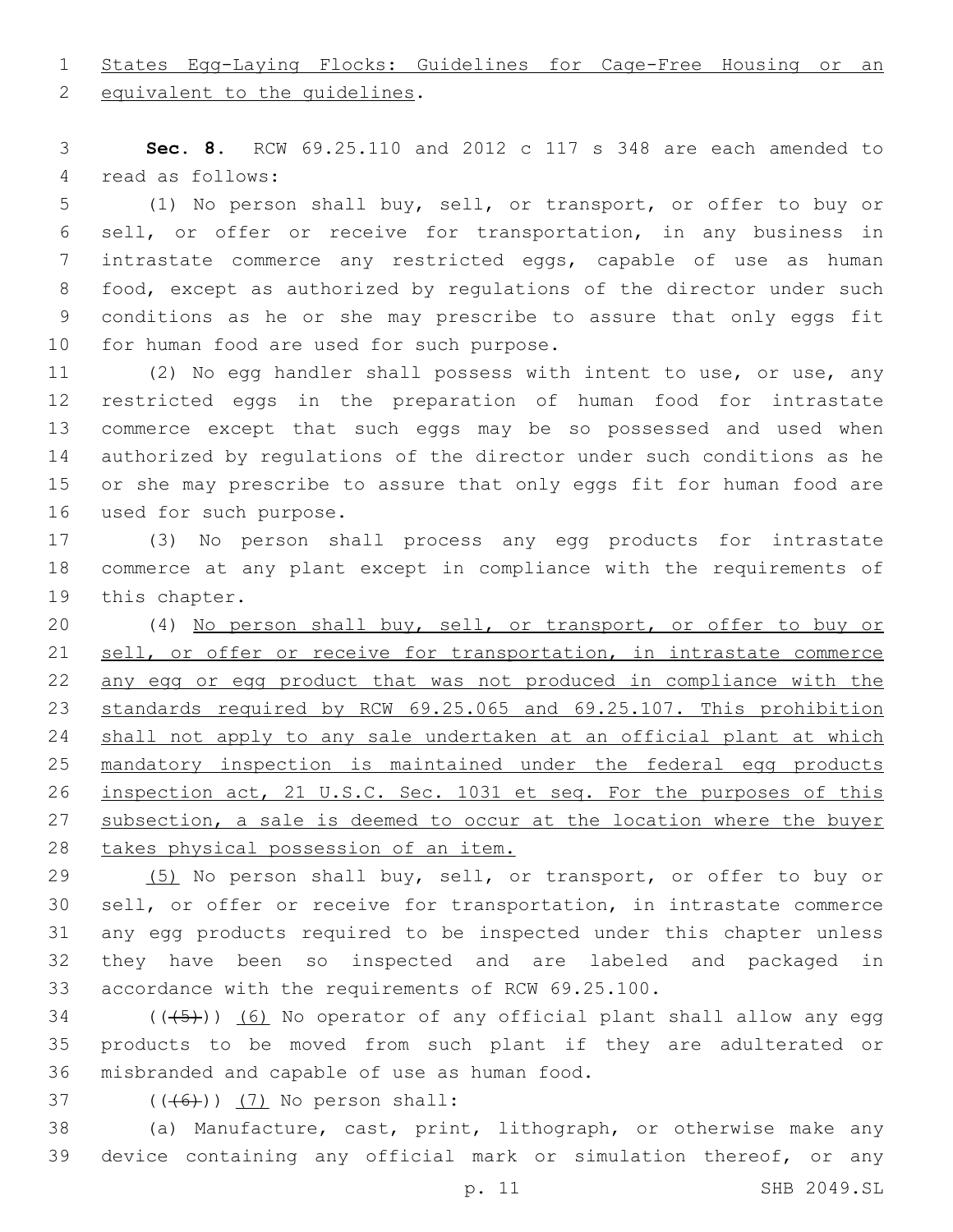label bearing any such mark or simulation, or any form of official certificate or simulation thereof, except as authorized by the 3 director;

(b) Forge or alter any official device, mark, or certificate;

 (c) Without authorization from the director, use any official device, mark, or certificate, or simulation thereof, or detach, deface, or destroy any official device or mark; or use any labeling or container ordered to be withheld from use under RCW 69.25.100 after final judicial affirmance of such order or expiration of the time for appeal if no appeal is taken under said section;

 (d) Contrary to the regulations prescribed by the director, fail to use, or to detach, deface, or destroy any official device, mark, 13 or certificate;

 (e) Knowingly possess, without promptly notifying the director or 15 his or her representative, any official device or any counterfeit, simulated, forged, or improperly altered official certificate or any device or label, or any eggs or egg products bearing any counterfeit, simulated, forged, or improperly altered official mark;

 (f) Knowingly make any false statement in any shipper's certificate or other nonofficial or official certificate provided for 21 in the regulations prescribed by the director;

 (g) Knowingly represent that any article has been inspected or exempted, under this chapter when in fact it has not been so 24 inspected or exempted; and

 (h) Refuse access, at any reasonable time, to any representative of the director, to any plant or other place of business subject to 27 inspection under any provisions of this chapter.

 $((+7+))$   $(8)$  No person, while an official or employee of the state or local governmental agency, or thereafter, shall use to his or her own advantage, or reveal other than to the authorized representatives of the United States government or the state in their official capacity, or as ordered by a court in a judicial proceeding, any information acquired under the authority of this chapter concerning any matter which the originator or relator of such information claims 35 to be entitled to protection as a trade secret.

 NEW SECTION. **Sec. 9.** The provisions of this act are in addition 37 to, and not in lieu of, any other laws protecting animal welfare. This act shall not be construed to limit any other state laws or regulations protecting the welfare of animals or to prevent a local